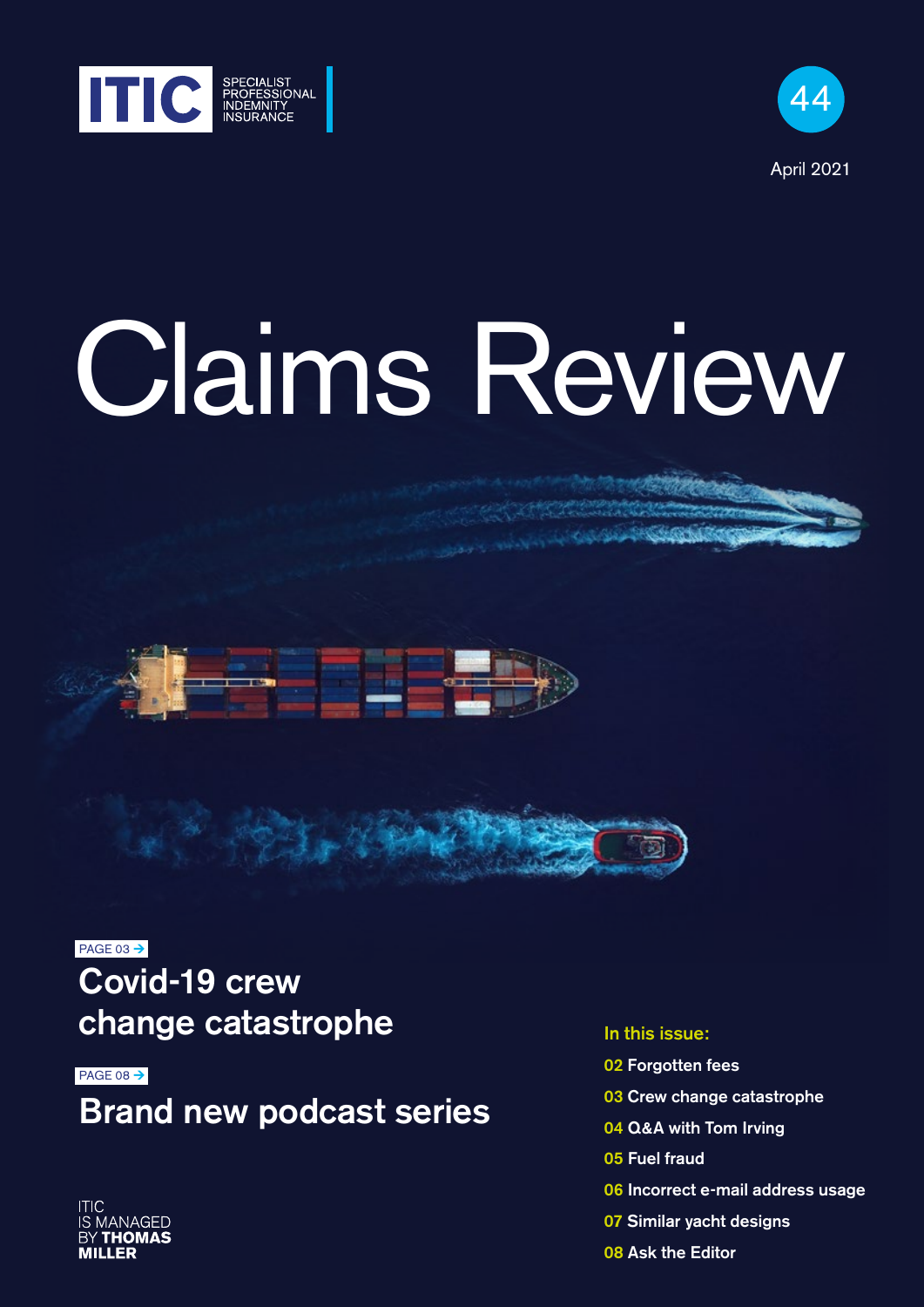Welcome to the April edition of ITIC's Claims Review. It is now over a year since the first lockdown was imposed in the UK and we know that many of you all over the world have also been subject to restrictions, with many of us working from our homes during this time.

Whilst we are unable to travel to meet members and insurance brokers, we are continually looking for new ways to reach you and as a result we have launched a new podcast series called ITIC Insight. Episodes are hosted by members of the ITIC team, exploring a key topic with external guests or hosting an interview with a board member or insurance broker. More information about this series can be found on the back page of this publication.

The Claims Review provides a selection of cases recently handled by ITIC. We hope that these case histories will be of interest to you and will also help you to identify potential problems in order to avoid these types of situations occurring in your businesses.

We would like to extend our thanks to those of you who submitted questions for our "ask the editor" feature. Please send any questions that you may have to askeditiorCR@thomasmiller.com

The Editor

# Forgotten fees

A P&I Club Correspondent was instructed to assist the P&I Club on a personal injury matter in South America.

A stevedore at the discharge port was injured when a spring on the ship broke off and hit him whilst he was on the pier receiving the cargo.

An administrative investigation into the accident was opened and some months later found that only the ship should be investigated in respect of the accident. An appeal was lodged against this finding, which was successful and it was accepted that the terminal operator should be investigated as well.

However, no further investigation took place. The case remained quiet for nearly two years until a hearing was convened with the local port agent. At the hearing it was contended that the port agent had no responsibility for the accident, and that any claim should be submitted to the terminal operator instead. All this was done in coordination with the P&I Club.

Eventually formal legal action was commenced by the State against the ship's Master and the local port agents as a "Responsible Third Party".

The P&I Club was continuously kept informed of all developments and it was recommended that a specialist criminal lawyer be appointed. The P&I Club agreed and the lawyer was appointed.

After a couple of months the P&I Club asked for an estimate of the fees to which the correspondent replied, US\$ 50,000.

The matter continued for many more months. For reasons unknown the correspondent omitted to forward the translated detailed invoices of the lawyer to the P&I Club. Eventually, the invoiced amount for legal fees had reached US\$ 290,000 when the P&I Club became aware of them.

The P&I Club used this as an excuse not to pay the invoices, stating that the correspondent should pay them instead.

This put the correspondent under pressure as the lawyer threatened them with legal action if the invoices remained unpaid.

ITIC supported the P&I correspondent in discussions with the P&I Club. After some negotiation between the correspondent and the lawyer, the fees were slightly reduced and ultimately the P&I Club agreed to reimburse the correspondent in full. After all, even though the amount of the invoices had come as a surprise to the P&I Club, they were covered under the policy and the P&I Club had suffered no detriment by the late notice of the invoices.

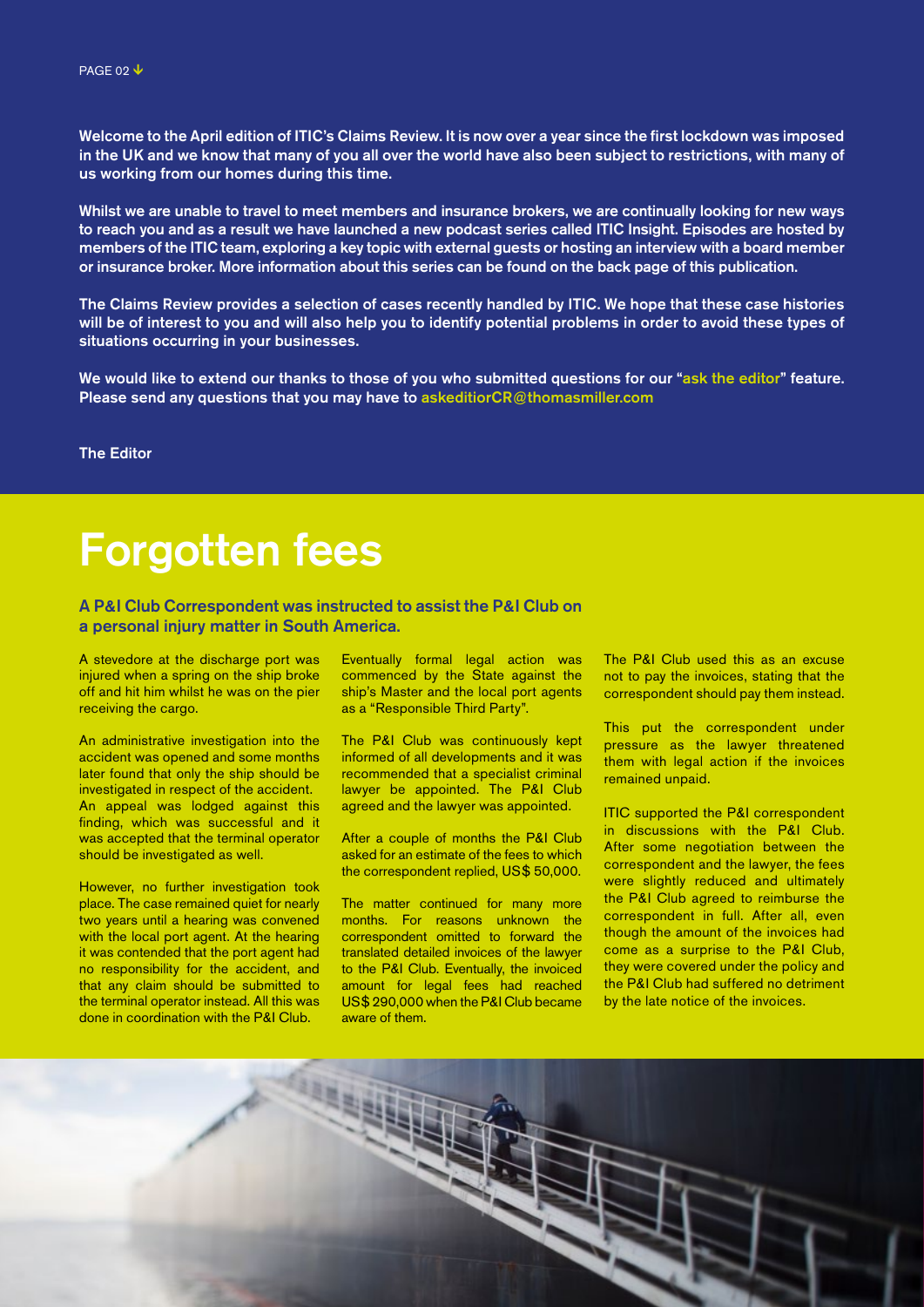# Pumice problem

A port agent was appointed by the charterer and cargo owners, for the call of a ship carrying biomass (wood pellets) to a UK port.

The agent in turn appointed stevedores at the port to handle the discharge of the cargo. When instructing the stevedore, the agent failed to highlight their agency capacity.

Mid-way through discharge of the wood pellets, the hopper being used was commandeered by the port for the discharge of pumice stone from a different ship. After completion of the pumice stone discharge, the hopper was taken back to the original ship to continue the discharge of the wood pellets. Unfortunately, it appeared that the hopper had not been cleaned after discharging the pumice stone. It was found, after all the cargo had been discharged and transported to the warehouse, that the entire load of wood pellets had been contaminated by pumice stone.

The charterer held both the agent and the stevedores liable for the damage. The stevedores attempted to hold the agent responsible due to their failure to make it known to them that they were an agent. However, ITIC argued that this ultimately made no difference because even if the cargo owner could only claim against the agent, the agent could claim from the stevedore in any event. Ultimately the claim was settled by the stevedore for GB£ 220,000. The agent's legal costs were covered by ITIC.

# An unhap-pea shipper

A ship was fixed to load a cargo of peas. The ship agent produced all the necessary documentation for the shipment. Unfortunately, they described the cargo as "116 shipments of peas" instead of the 1160 shipments of peas the shippers had delivered.

This meant that the full cargo was not properly recorded and the shippers were not paid for 210 tons. The loss claimed by the owner was EUR 40,250. The agent settled the claim in full which was reimbursed by ITIC.



# Crew change catastrophe!

A shipbroker fixed a time charter trip in the Far East. There was a term in the charterparty that there could be "no crew change on the laden voyage". However, during the laden voyage the owners sent a message to the shipbrokers' operations department advising that on the way to the discharge port the ship would make a quick stop to conduct a crew change.

The shipbroker failed to pass the message on to the charterers. When the charterers discovered the deviation they protested that neither the owner nor Master had informed them. The charterparty provided that no crew change was allowed due to the regulations of the discharge port. These provided that the ship could not berth for 14 days after the completion of a crew change. There was accordingly a delay at the end of the voyage.

Although the owners accepted they were in breach of the charterparty they suggested that had the shipbroker passed on the message the charterers probably would have reverted with information about the discharge port and the owners could have made other arrangements. In the circumstances the brokers contributed US\$ 10,000 to compensate the owners for some of the off-hire time.

## Failure to obtain free pratique proves costly

A ship arrived in port and due to previously agreed arrangements, began discharging cargo prior to obtaining free pratique. This is known as a "quick start".

However, due to Covid-19 the port had changed their policy on quick starts without free pratique. The owner was unaware of this change when they arranged the cranes directly with the port, as the local agent had not advised them. Meanwhile, the agent had been delayed in respect of this ship because they were dealing with another ship which belonged to the same owner.

The owner tried to recover the crane charges whilst awaiting free pratique. These costs were US\$ 30,000. As the owner had instructed them directly without the agent's knowledge, but as the agent had failed to inform the owner in advance of the change regarding quick starts it was agreed to split the costs on a 50/50 basis. The agent's share was indemnified by ITIC.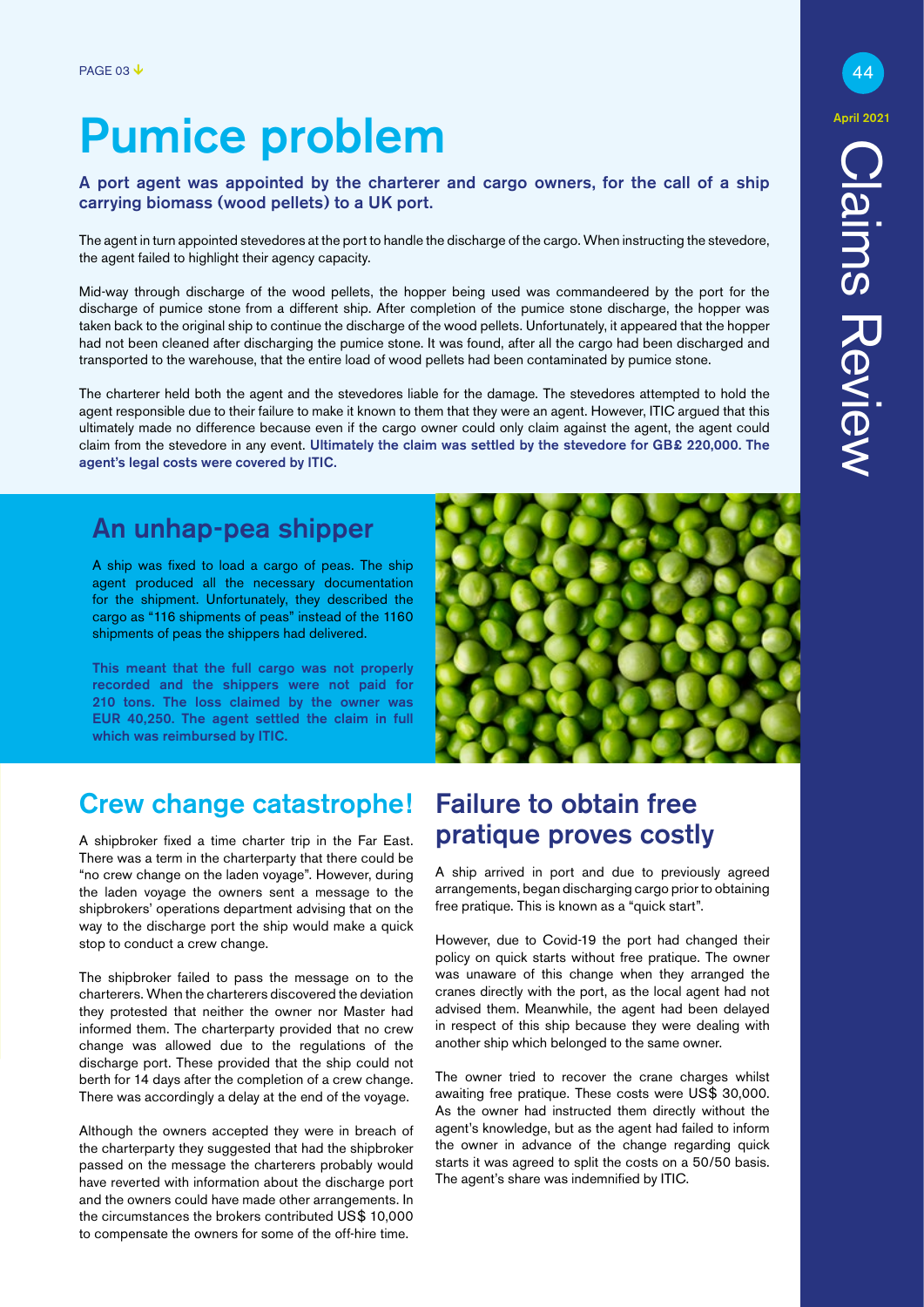44 PAGE 04

 $\boldsymbol{\mathcal{R}}$   $\boldsymbol{\mathsf{\Delta}}$ 

Tom Irving, director and general manager of ITIC, sits down to chat with the Claims Review editor for the third in a regular interview series, where we get to know ITIC's claims handlers. In this interview, Tom discusses why he enjoys handling claims and we find out why he has become a pro at using a sealant gun!

#### How long have you worked at ITIC?

Tom Irving

It was 10 years in February - which by ITIC standards makes me a relative newcomer! Prior to joining ITIC in London I worked for the TT Club in Sydney for three years. I didn't move to London for the weather...

#### How do you balance claims handling with your other roles and responsibilities?

I don't find this too much of an issue but there will always be days when one particularly complex claim, or one that needs urgent attention, can take a while to work through and take a chunk out of your day. I enjoy the claims handling part of the role – a good result on a claim is something a member tends to remember for a long time!

#### What is the biggest challenge when it comes to claims?

Sometimes it can be a challenge to untangle a situation as described over an e-mail so I find it often helps to have a member talk you through what has happened over the phone, rather than going back and forth on email to try to get the full picture.

#### What is the most memorable claim you have handled?

Within my first week of joining ITIC I was given a claim involving a ship agent in Papua New Guinea whose employees had been arrested and thrown in jail when a ship under their agency had allegedly departed from PNG waters, under the cover of darkness, while under arrest. The vessel had been arrested as the local customs authorities believed it to be carrying fuel oil which they said had been illegally loaded in a remote part of the country. I did wonder what I had come to but fortunately ship agency isn't generally such a dangerous profession! ITIC instructed local lawyers to assist the member and eventually the staff were released when the authorities could be persuaded they had nothing to do with the "smuggling".

#### Any life ambitions or future goals still to achieve?

There is a sushi restaurant in Tokyo, Sukiyabashi Jiro, where I would love to eat. It is notoriously difficult to get reservations and I have tried in the past but to no avail. I've probably built it up too much in my mind thanks to the challenge of getting a booking.

#### What is your favourite food?

Impossible to choose but I'll go with Vietnamese. There's a great little Vietnamese cafe called Hohaki near ITIC's office in the City, which I hope will still be there when we finally get back into the office.

#### What is your favourite film?

I watched Forest Gump again recently and remembered what a good film it is, particularly for the music.

#### Any pet hates?

Lateness. I am quite forgiving of others but can't stand being late myself, to anything! Having said that, I'm not someone who likes to be at the airport hours early for a flight.

#### How are you finding working from home during this period of lockdown?

I can't complain, our IT systems have performed admirably and it has been a busy year for ITIC. The first lockdown in the UK coincided with the start of spring so it was good being able to get out each evening for some fresh air. That required a bit more motivation over the winter months!

Have you developed any new skills during lockdown? A fortnight before lockdown I moved into a house which was (and still is, in large parts) stuck in the 1970s – avocado bathroom suite etc. So lockdown has provided a good opportunity to hone my DIY skills – I have become adept with a sealant gun!

What do you miss the most about life pre-lockdown? Travel. I was fortunate to have just returned from 6 weeks in New Zealand prior to the UK's first lockdown, but I am itching to get on a plane again – to anywhere!

If you weren't working at ITIC, what would you be doing? Realising I would never make it is a cricketer, as a child I harboured an ambition to be an umpire. I think the international travel was the main attraction, but I've managed to get that at ITIC so things have worked out pretty well.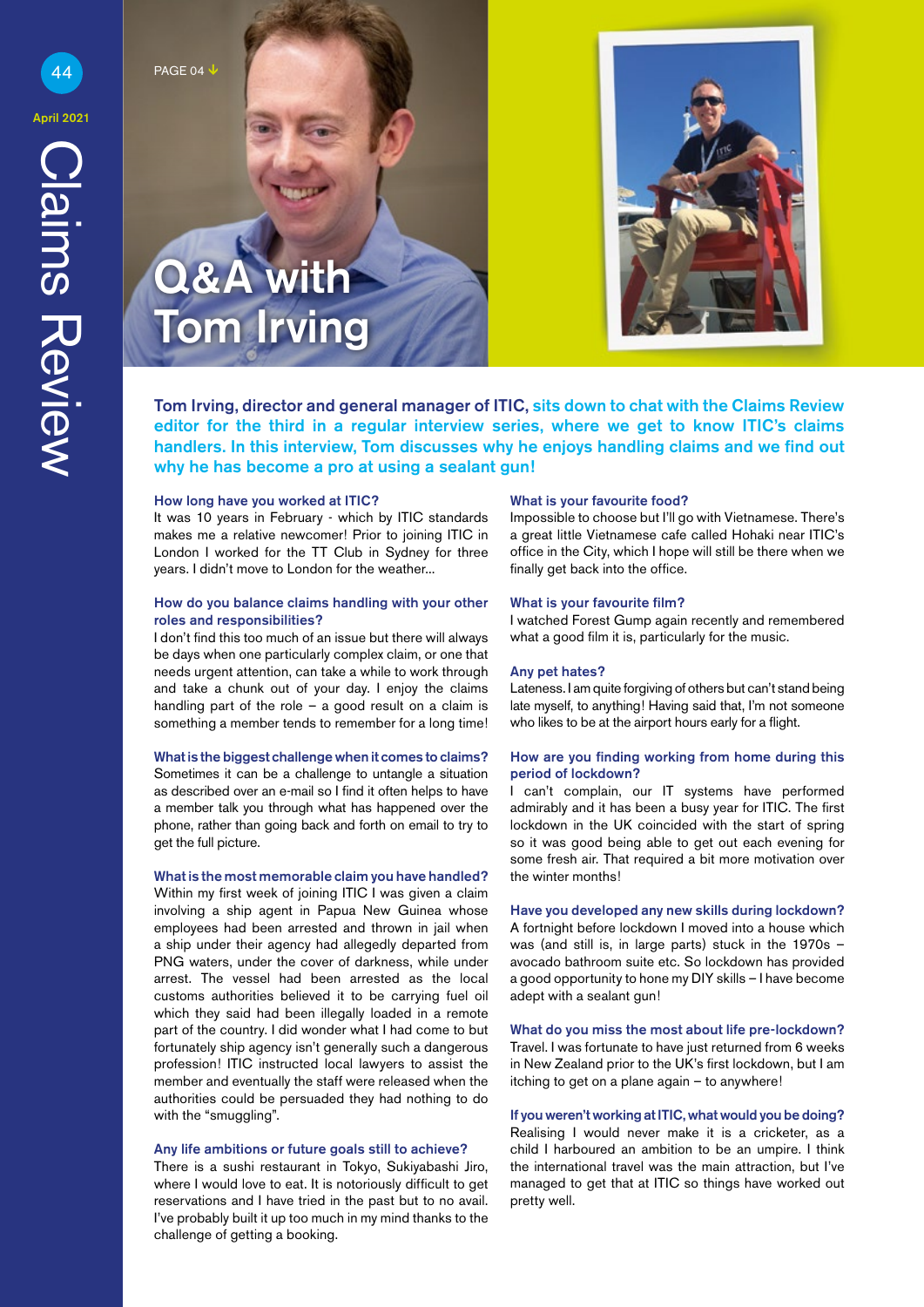## Testing times

A ship was put into Manila anchorage en route to a discharge port for a crew change as there were Filipino crew on board. The crew change at Manila was organised by the ship manager, through an appointed port agent. All the prescribed Covid-19 protocols were followed.

Once back en route the ship sent its port entry and free pratique documentation to the discharge port agent for arranging the inward clearance. The agent and authorities discovered in the documentation that a Covid-19 test result for one of the crew members, signed-on at Manila, was positive.

Evidently, one of the joining crew members had tested positive for Covid-19 but the Covid-19 positive test was overlooked. It was not noticed by the ship manager, the port agent at Manila, the health and

immigration authorities or the Master. It was only identified by the discharge port agent.

The ship had to return to Manila in order to test the entire crew and replace them as necessary. The ship also had to be disinfected before resuming the voyage. This resulted in about five days additional steaming at sea plus about six days at Manila.

The ship owners claimed about US\$ 350,000 losses from the managers. However, ultimately a settlement was negotiated, as many parties failed to spot the positive test – including the owners themselves.

The manager settled the claim for US\$ 175,000, which was reimbursed by ITIC.



# Fuel fraud

Part of the details of a fixture was that the owner would deliver the ship to the charterer with a certain quantity of bunkers on board.



A ship was coming off hire from a previous charterer who, under that charter, was also responsible for returning the ship with a set quantity of bunkers. The returning charterer put the broker in contact with their usual ship broker in China as it made sense for that supplier to provide all of the bunkers (part funded by the first charterer, and part by the owner).

The broker began to communicate with the bunker supplier to make the necessary arrangements. The bunker supplier sent the broker an invoice for US\$ 300,000 in respect of the owner's share of the bunker costs.

The following day, the broker received a subsequent e-mail purporting to be from the bunker supplier advising that their bank details had changed. They attached a new invoice for US\$ 300,000 containing the changed details. The broker failed to notice that a rogue "r" had been inserted into the sender's email address and that the telephone numbers in the e-mail signature had changed. They were now dealing with a criminal party.

Anticipating that the broker may have procedures which required new bank details to be verified by phone, the criminal "bunker supplier" called the broker themselves and read back the bank details, which the broker believed to be genuine.

The broker passed the fake invoice to the owner, who paid it. The genuine bunker supplier then queried why they had not received payment, and the fraud was discovered. The owner brought a claim for US\$ 300,000 against the broker on the basis that it had been the broker's role to verify the bunker supplier's bank details, and in failing to do so they had been negligent.

It was noted that the owner had been given the opportunity to see that the e-mail address of the party sending the fake invoice had changed, but they, like the broker, did not notice. Furthermore, they were being asked to pay to a bank account, the name of which bore no resemblance to the name of the bunker supplier. Seemingly, they had undertaken no checks at all to verify the bank details themselves. However, it was also clear that – particularly having taken on the obligation to verify the bank details the broker had failed in their duty to do so and this negligence had ultimately caused the owner's loss, albeit the owner had contributed to their own loss. After some negotiation, the claim was settled with the owner for US\$ 150,000.

This claim illustrates the importance in using publicly available phone numbers (e.g. from a website) to contact a party requesting payment and not to rely on either (a) the party contacting you or (b) the number provided on the "fake" invoice/e-mail. Also, further enquiries should be made if the bank account name provided bears little or no resemblance to the name of the supplier. Although not the case here, you should also be concerned if the bank is in an unrelated country to the supplier. These are "red flags" which should alert brokers, agents and managers to potential criminal activity.

For more advice on the topic of fraud, listen to the ITIC Insight podcast episode entitled "the phone is a key [weapon to fight fraud": https://www.](https://anchor.fm/iticinsight/episodes/The-phone-is-a-key-weapon-to-fight-fraud-er9alb/a-a4pnfno) itic-insure.com/knowledge/podcasts.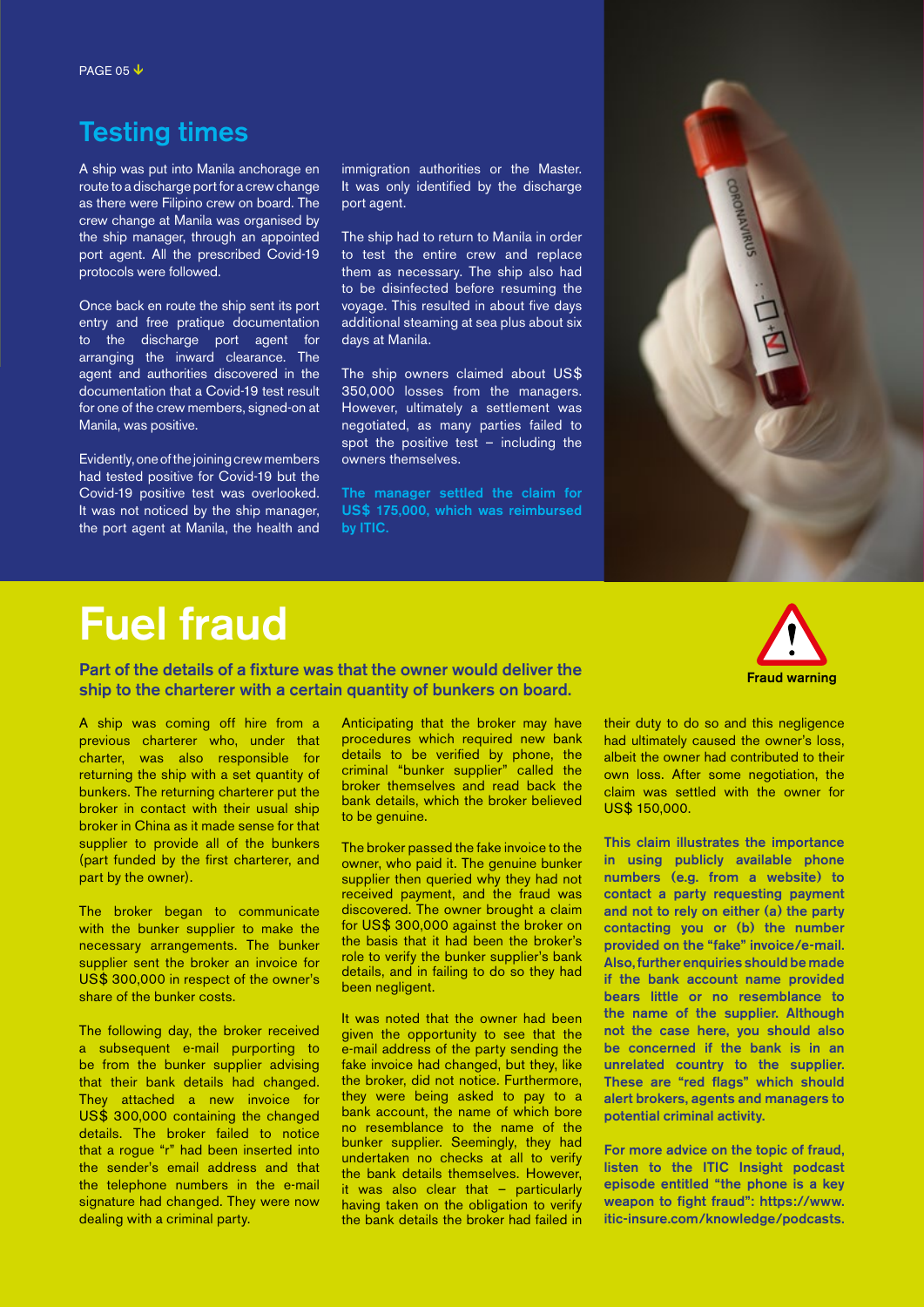# Sent to the scrap heap

A local authority appointed a marine surveyor to carry out a valuation.

A vessel was purchased and secured at a dock by the new owner. Whilst there it was described as an "eye sore" and was in danger of sinking, leaking pollutants and/or colliding with moving vessels. It was classed as "marine debris" and the local government decided to remove and relocate the vessel.

The local authority of where the vessel was relocated appointed a marine surveyor to carry out a report on the vessel. The report determined that it was unsuitable for use or even repair and valued it at just US\$ 1,000 for scrap. As a result, the local authority towed

it to the vessel salvage yard where it was dismantled.

The owners of the vessel were in disagreement with this decision and demanded compensation of over US\$ 200,000. Eventually the owner sued the surveyor, the local authority and three other third parties.

Lawyers were appointed to protect the surveyor. The main defence for the surveyor was that they were not responsible for the removal and scraping of the vessel. They were simply appointed by the local authority to carry out a valuation survey. This was a strong defence, however US\$ 50,000 in legal fees had already been incurred, before a trial had even started. Therefore, it was considered that a nuisance value settlement would be the best option if it could be obtained. In discussion with lawyers and the other parties the surveyor settled their portion of the claim at US\$ 20,000 (which was far less than the fees of going to trial). The combined settlement for the other four parties totalled US\$ 240,000.

In total, this claim cost the marine surveyor US\$ 70,000 which was covered by ITIC.

### Disputed design defects

A naval architect designed a motor vessel for a yard. Two vessels were built following the design.

After the vessels were built and delivered to their respective owners, various deficiencies were noted. The yard alleged that the deficiencies stemmed from negligent design. The yard repaired the vessels, as they were obliged to do under the warranties they had provided. They then sought to recover the costs of the work from the naval architect. A claim of US\$ 120,000 per vessel was presented. Following advice from an expert the naval architect's position looked promising. There were many unfounded allegations as well as claims in regards to defects which were not within the naval architect's remit, for example problems with piping supplied by the yard.

With detailed technical assistance from the naval architect and the appointed expert, ITIC was able to successfully negotiate with the yard a settlement of US\$ 35,000 in respect of both vessels.



## On thin ice

A shipbroker received a claim from owners for ice dues and winter surcharge on towage at a Baltic port to be passed on to the charterers.

The claim was sent to the charterers using an "opsclaims" e-mail address. The shipbroker advised owners that the claim had been passed on, but did not confirm that the claim had been accepted by charterers.

At subsequent weekly intervals for the following four months, the shipbroker sent a chaser to the charterer, using the same email address to which they had sent the claim. They then followed up monthly, still using the same e-mail address. Some 14 months later the shipbroker realised that the e-mail address was incorrect and they should have been e-mailing "claims@". They then sent the claim to the correct address, at which point the charterers confirmed receipt, but advised that it was now time barred.

The brokers looked at ways of mitigating the loss, but charterers would not accept any liability for the claim. As a result, the brokers had to pay the owners the value of their claim, which was US\$ 50,000. They were reimbursed by ITIC.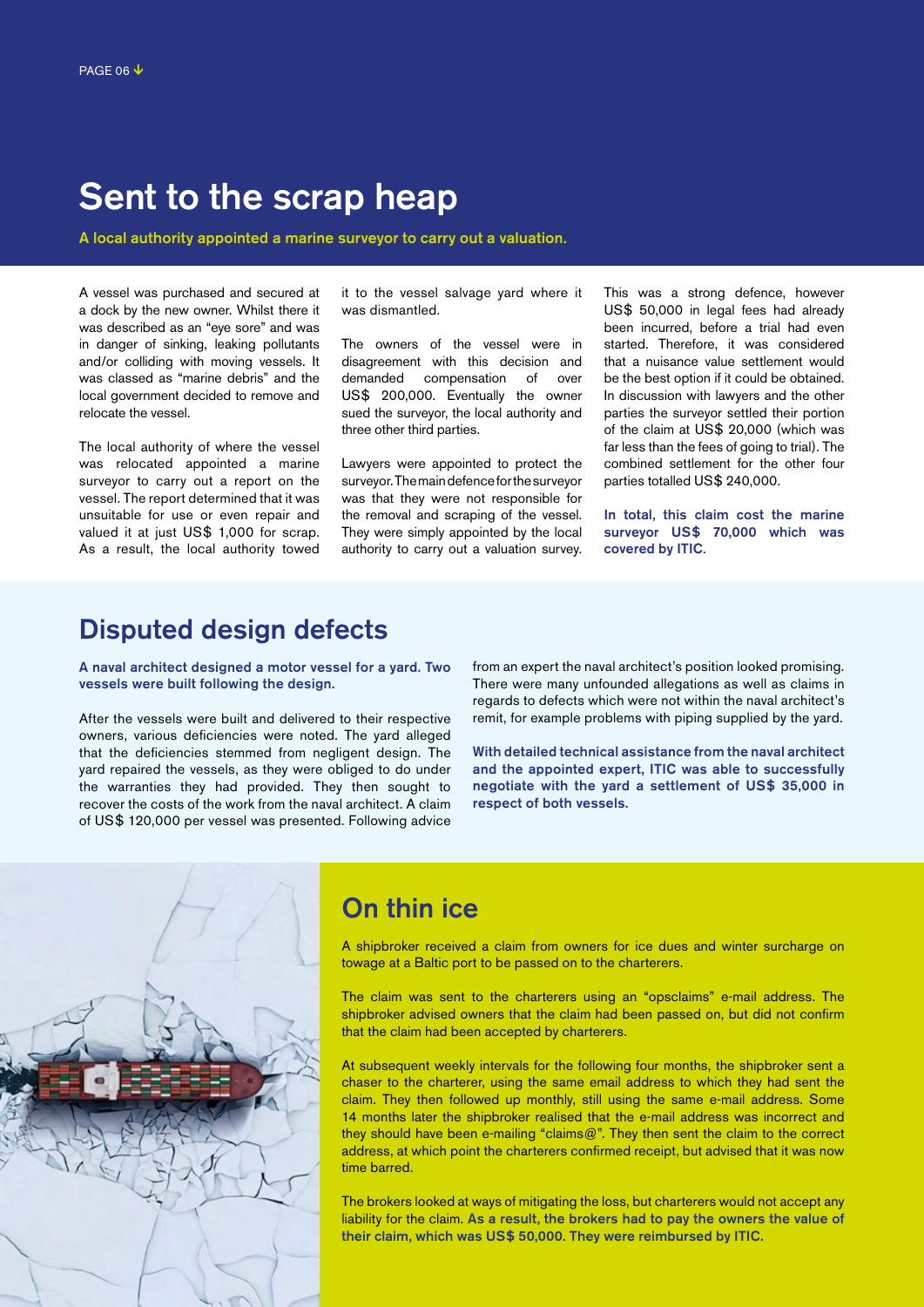PAGE 07

eing double

ITIC insured a naval architect who was contracted to design two superyachts for two different owners, both to be built at the same yard. Each owner was under the

belief that they were to get a unique vacht.

In the contract for the first of the two yachts, the designer contracted on the basis that all intellectual property rights in the project would belong to the owner in perpetuity.

The second yacht was built and launched with the yard using the same engineering platform. The platform dictated the overall look of the yacht, but the naval architect went to great lengths to make material alterations and embellishments to make the second yacht a new work and/or design.

After the launch of both yachts, they happened to be at the same anchorage, at which time the first yacht owner's partner commented that the yacht next to them looked very similar. Shortly afterwards the first yacht owner commenced litigation against the naval architect for breach of their design contract.

The merits of the case were strongly in favour of the naval architect as they could show material alterations and embellishments in the second design. Moreover, any similarities were either a result of the underlying engineering platform of the yacht or were considered to be the house style of that particular naval architect. For example, a designer like Porsche may manufacture many different models of car, but they all have a particular house style – so a third party will instantly know it is a Porsche. This is the same reason why the owner chose the particular yacht designer.

**In the** 

The dispute was brought in multiple jurisdictions. The matter was defended and eventually the claimant gave up. However, the legal costs to defend the naval architect totalled EUR 340,000 which ITIC paid in full.

## Final destination disaster

Upon request from cargo owners, a ship agent was asked to change the final destination on four bills of lading from Hong Kong to Singapore.

The agent updated the information in the owner's software system before the cargo arrived at the first transhipment port. The agent forgot to advise their agency office in the transhipment port about these changes and as a result they were not spotted. Therefore, the agents at the transhipment port advised stevedores to prepare the containers as if they were being shipped to Hong Kong.

The containers were loaded onto the ship. The next day, the agency in the transhipment port noticed the error and asked their principal for their instructions on how to solve the situation. The principal told the ship agent how to alter the software in order to show that the containers were now proceeding to Hong Kong as originally planned, as the ship had to call at Hong Kong in any event.

The agent then proceeded to change the delivery port on each bill of lading back to Hong Kong from Singapore. The agent subsequently received a claim from the principal in respect of costs incurred due to the error of US\$ 21,728. This sum related to the costs of unloading and reloading the 29 containers at the port of Hong Kong to send them to Singapore. This claim was settled and the payment was covered by ITIC.